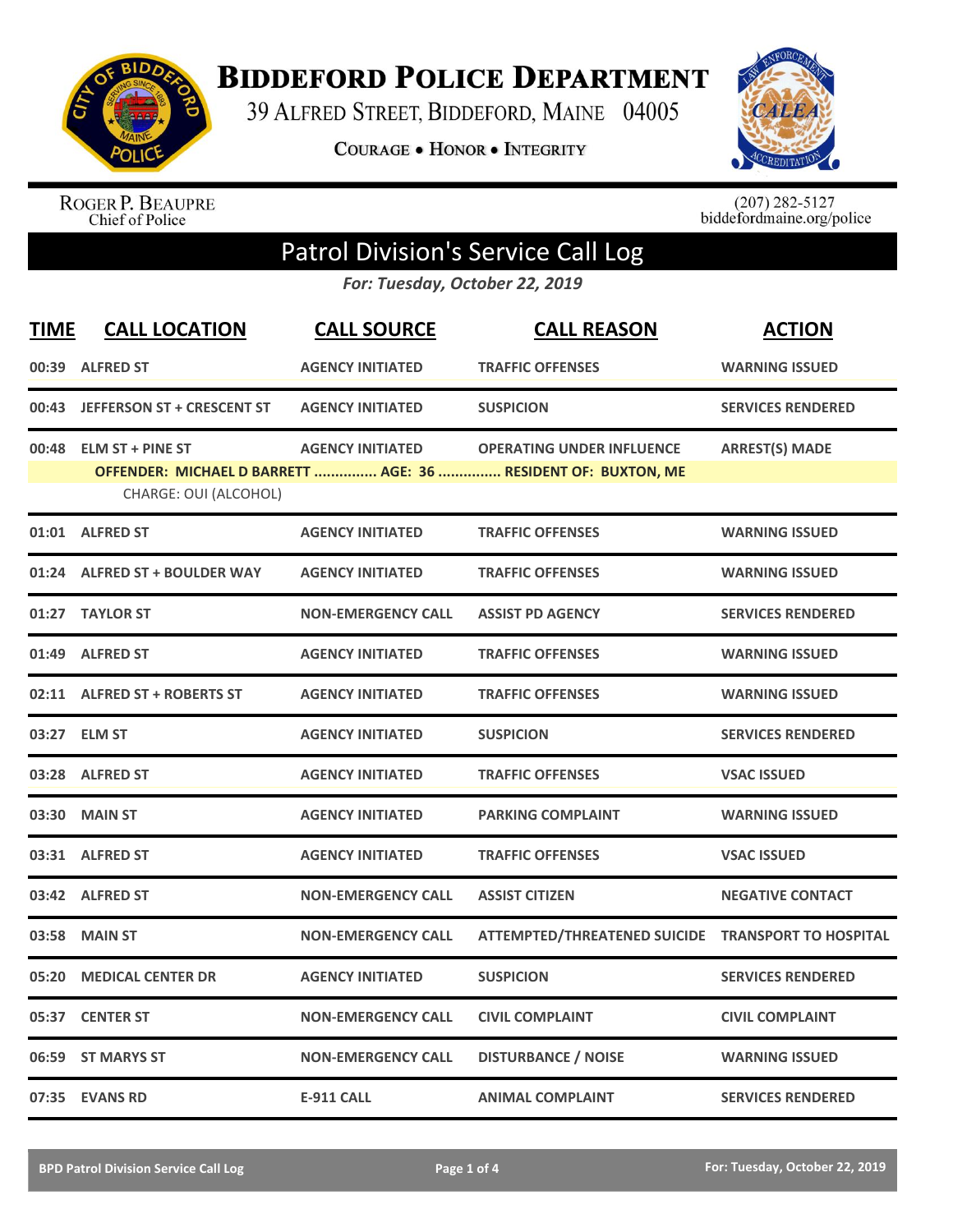| <b>TIME</b> | <b>CALL LOCATION</b>                               | <b>CALL SOURCE</b>        | <b>CALL REASON</b>               | <b>ACTION</b>                |
|-------------|----------------------------------------------------|---------------------------|----------------------------------|------------------------------|
|             | 07:46 ST MARYS ST                                  | <b>E-911 CALL</b>         | <b>DISTURBANCE / NOISE</b>       | <b>WARNING ISSUED</b>        |
|             | 07:50 HILL ST                                      | <b>NON-EMERGENCY CALL</b> | <b>ANIMAL COMPLAINT</b>          | <b>SERVICES RENDERED</b>     |
|             | 07:55 ALFRED ST                                    | <b>AGENCY INITIATED</b>   | <b>TRAFFIC OFFENSES</b>          | <b>VSAC ISSUED</b>           |
|             | 08:02 OCEAN AVE                                    | <b>NON-EMERGENCY CALL</b> | <b>SUSPICION</b>                 | <b>SERVICES RENDERED</b>     |
|             | 08:10 MAY ST                                       | <b>AGENCY INITIATED</b>   | <b>TRAFFIC OFFENSES</b>          | <b>VSAC ISSUED</b>           |
| 08:26       | <b>MAPLEWOOD AVE</b>                               | <b>AGENCY INITIATED</b>   | <b>TRAFFIC OFFENSES</b>          | <b>WARNING ISSUED</b>        |
| 08:46       | <b>MAPLEWOOD AVE</b>                               | <b>AGENCY INITIATED</b>   | <b>TRAFFIC OFFENSES</b>          | <b>VSAC ISSUED</b>           |
|             | 08:56 MAIN ST                                      | <b>AGENCY INITIATED</b>   | <b>TRAFFIC OFFENSES</b>          | <b>WARNING ISSUED</b>        |
|             | 09:20 EDWARDS AVE                                  | <b>AGENCY INITIATED</b>   | <b>TRAFFIC OFFENSES</b>          | <b>VSAC ISSUED</b>           |
|             | 09:27 ALFRED ST                                    | <b>WALK-IN AT STATION</b> | <b>DRUG</b>                      | <b>SERVICES RENDERED</b>     |
|             | 09:29 WASHINGTON ST + JEFFERSON S AGENCY INITIATED |                           | <b>TRAFFIC OFFENSES</b>          | <b>WARNING ISSUED</b>        |
|             | 09:41 ALFRED ST                                    | <b>AGENCY INITIATED</b>   | <b>TRAFFIC OFFENSES</b>          | <b>VSAC ISSUED</b>           |
| 10:00       | <b>ALFRED ST</b>                                   | <b>AGENCY INITIATED</b>   | <b>TRAFFIC OFFENSES</b>          | <b>VSAC ISSUED</b>           |
|             | 10:15 ALFRED ST                                    | <b>AGENCY INITIATED</b>   | <b>TRAFFIC OFFENSES</b>          | <b>VSAC ISSUED</b>           |
|             | 10:30 ALFRED ST                                    | <b>AGENCY INITIATED</b>   | <b>TRAFFIC OFFENSES</b>          | <b>WARNING ISSUED</b>        |
|             | 10:44 ALFRED ST                                    | <b>AGENCY INITIATED</b>   | <b>TRAFFIC OFFENSES</b>          | <b>VSAC ISSUED</b>           |
|             | 11:01 BACON ST                                     | <b>AGENCY INITIATED</b>   | <b>PAPERWORK</b>                 | <b>PAPERWORK NOT SERVED</b>  |
|             | 11:06 ALFRED ST                                    | <b>AGENCY INITIATED</b>   | <b>TRAFFIC OFFENSES</b>          | <b>VSAC ISSUED</b>           |
|             | 11:11 DARTMOUTH ST                                 | <b>NON-EMERGENCY CALL</b> | <b>SUSPICION</b>                 | <b>SERVICES RENDERED</b>     |
|             | 11:39 MAIN ST                                      | <b>NON-EMERGENCY CALL</b> | <b>CRIM THREAT / TERRORIZING</b> | <b>SERVICES RENDERED</b>     |
|             | <b>11:52 YORK ST</b>                               | <b>NON-EMERGENCY CALL</b> | <b>ANIMAL COMPLAINT</b>          | <b>REFERRED OTHER AGENCY</b> |
|             | 11:59 NEWTOWN RD                                   | <b>AGENCY INITIATED</b>   | <b>ANIMAL COMPLAINT</b>          | <b>SERVICES RENDERED</b>     |
|             | 12:02 HILL ST + MAIN ST                            | <b>NON-EMERGENCY CALL</b> | <b>PARKING COMPLAINT</b>         | <b>PARKING TICKET ISSUED</b> |
|             | 12:46 HILL ST + MAIN ST                            | <b>AGENCY INITIATED</b>   | <b>PARKING COMPLAINT</b>         | <b>NO ACTION REQUIRED</b>    |
|             | 13:04 MAPLEWOOD AVE                                | <b>AGENCY INITIATED</b>   | <b>SUSPICION</b>                 | <b>REPORT TAKEN</b>          |
|             | 13:10 GRAHAM ST + DALE CIR                         | <b>AGENCY INITIATED</b>   | <b>TRAFFIC OFFENSES</b>          | <b>WARNING ISSUED</b>        |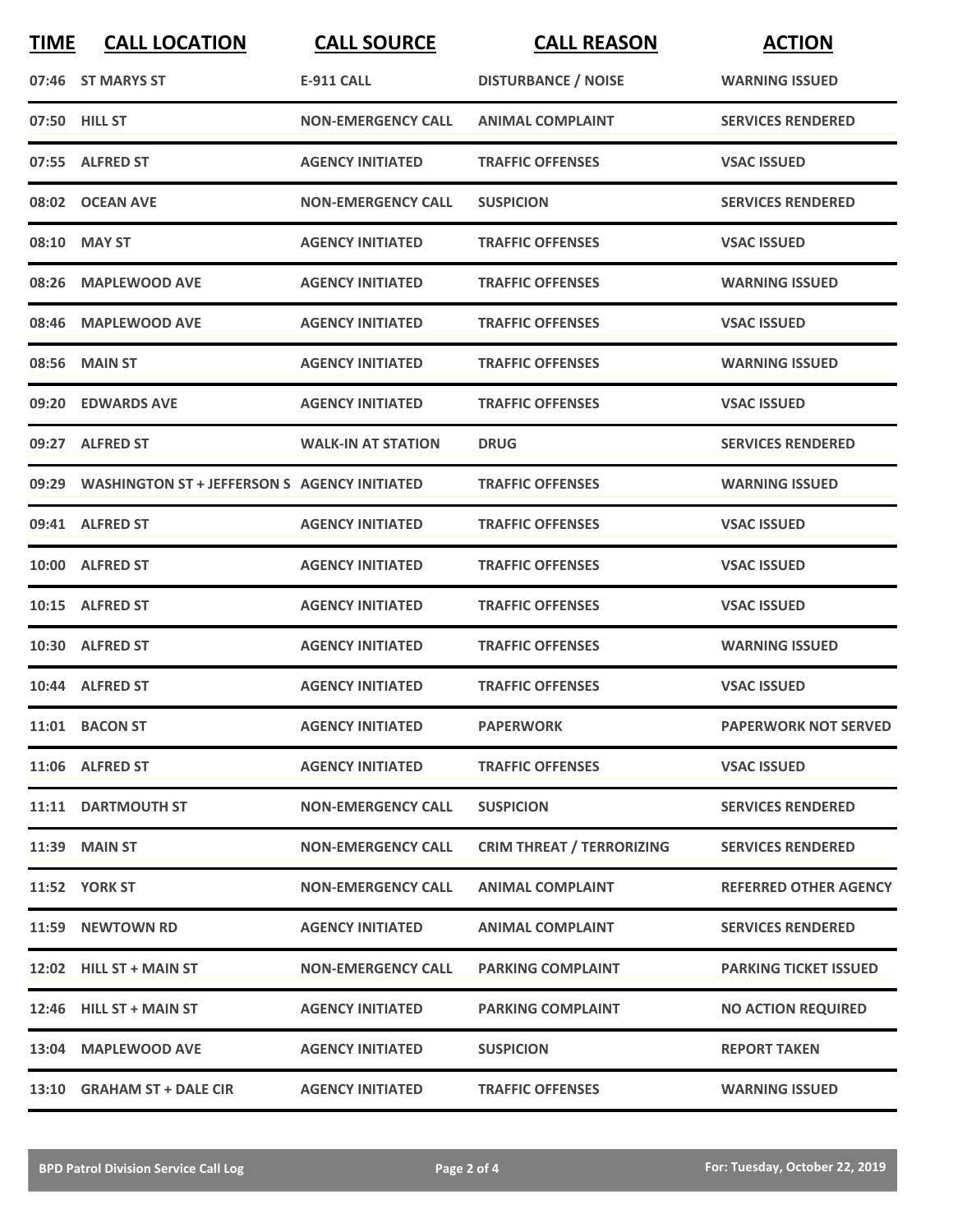| <b>TIME</b> | <b>CALL LOCATION</b>         | <b>CALL SOURCE</b>                                   | <b>CALL REASON</b>                                                 | <b>ACTION</b>            |
|-------------|------------------------------|------------------------------------------------------|--------------------------------------------------------------------|--------------------------|
|             | 13:37 ELM ST                 | <b>RADIO</b>                                         | <b>PAPERWORK</b>                                                   | <b>SERVICES RENDERED</b> |
|             | 13:44 HILL ST                | <b>AGENCY INITIATED</b>                              | <b>ANIMAL COMPLAINT</b>                                            | <b>SERVICES RENDERED</b> |
|             | 13:56 ALFRED ST              | <b>AGENCY INITIATED</b>                              | <b>TRAFFIC OFFENSES</b>                                            | <b>VSAC ISSUED</b>       |
|             | 13:57 MARBLEHEAD LN          | <b>RADIO</b>                                         | <b>ASSIST PD AGENCY</b>                                            | <b>SERVICES RENDERED</b> |
|             | 14:03 BERNARD AVE            | <b>AGENCY INITIATED</b>                              | <b>ANIMAL COMPLAINT</b>                                            | <b>SERVICES RENDERED</b> |
|             | 14:09 ALFRED ST              | <b>AGENCY INITIATED</b>                              | <b>TRAFFIC OFFENSES</b>                                            | <b>WARNING ISSUED</b>    |
|             | 14:22 ALFRED ST              | <b>AGENCY INITIATED</b>                              | <b>TRAFFIC OFFENSES</b>                                            | <b>CITATION ISSUED</b>   |
|             |                              |                                                      | OFFENDER: ROLAND LEE PERKINS  AGE: 26  RESIDENT OF: MERRIMACK, NH  |                          |
|             |                              | CHARGE: OPERATING WHILE LICENSE SUSPENDED OR REVOKED |                                                                    |                          |
| 15:05       | <b>POMERLEAU ST</b>          | <b>AGENCY INITIATED</b>                              | <b>TRAFFIC OFFENSES</b>                                            | <b>WARNING ISSUED</b>    |
| 15:15       | <b>OCEAN SPRAY AVE</b>       | <b>NON-EMERGENCY CALL</b>                            | <b>PARKING COMPLAINT</b>                                           | <b>SERVICES RENDERED</b> |
|             | 15:26 PRECOURT ST + MORIN ST | <b>AGENCY INITIATED</b>                              | <b>OPERATING UNDER INFLUENCE</b>                                   | <b>ARREST(S) MADE</b>    |
|             | CHARGE: OUI (ALCOHOL)        |                                                      | OFFENDER: RALPH CONRAD OLIVER  AGE: 54  RESIDENT OF: BIDDEFORD, ME |                          |
|             | 15:28 MORIN ST               | <b>AGENCY INITIATED</b>                              | <b>ANIMAL COMPLAINT</b>                                            | <b>SERVICES RENDERED</b> |
|             | 16:01 ELM ST                 | <b>WALK-IN AT STATION</b>                            | <b>ARTICLES LOST/FOUND</b>                                         | <b>REPORT TAKEN</b>      |
|             | 16:20 POOL ST                | <b>WALK-IN AT STATION</b>                            | <b>DOMESTIC COMPLAINTS</b>                                         | <b>REPORT TAKEN</b>      |
|             | 16:23 POOL ST                | <b>AGENCY INITIATED</b>                              | <b>PAPERWORK</b>                                                   | <b>PAPERWORK SERVED</b>  |
|             | 16:27 SACO FALLS WAY         | <b>NON-EMERGENCY CALL</b>                            | <b>RADIO PROBLEM</b>                                               | <b>SERVICES RENDERED</b> |
|             | <b>16:42 SPRINGBROOK DR</b>  | <b>NON-EMERGENCY CALL</b>                            | <b>MENTAL ILLNESS CASES</b>                                        | <b>SERVICES RENDERED</b> |
|             | <b>16:50 HORRIGAN CT</b>     | <b>NON-EMERGENCY CALL</b>                            | <b>DISTURBANCE / NOISE</b>                                         | <b>WARNING ISSUED</b>    |
|             | 17:02 MARINER WAY            | <b>E-911 CALL</b>                                    | 911 MISUSE                                                         | <b>SERVICES RENDERED</b> |
|             | 17:20 ALFRED ST              | E-911 CALL                                           | 911 MISUSE                                                         | <b>NEGATIVE CONTACT</b>  |
|             | 17:20 POOL ST + HILL ST      | <b>NON-EMERGENCY CALL</b>                            | <b>JUVENILE OFFENSES</b>                                           | <b>SERVICES RENDERED</b> |
|             | 17:49 ALFRED ST              | <b>AGENCY INITIATED</b>                              | <b>TRAFFIC OFFENSES</b>                                            | <b>WARNING ISSUED</b>    |
|             | 17:55 POOL ST + PARENT AVE   | <b>AGENCY INITIATED</b>                              | <b>TRAFFIC OFFENSES</b>                                            | <b>WARNING ISSUED</b>    |
|             | 17:56 HILL ST                | <b>AGENCY INITIATED</b>                              | <b>TRAFFIC OFFENSES</b>                                            | <b>WARNING ISSUED</b>    |
|             | 18:06 ELM ST                 | <b>E-911 CALL</b>                                    | 911 MISUSE                                                         | <b>UNABLE TO LOCATE</b>  |